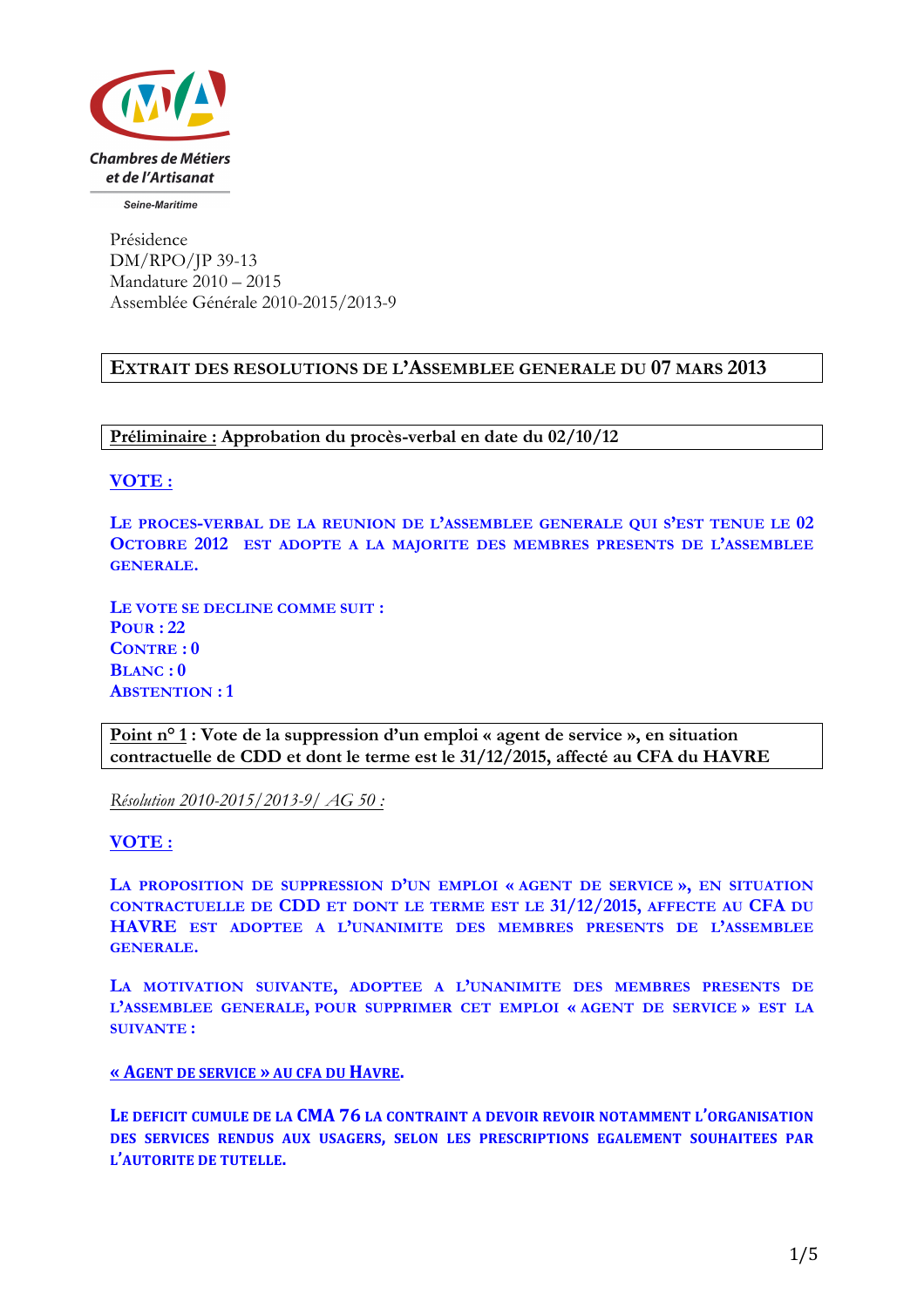**CETTE REORGANISATION DOIT S'OPERER AVEC LE SOUCI DE LA QUALITE DES SERVICES RENDUS.** 

LE CFA DE ROUEN ET LE CFA DU HAVRE ET LE CFA DE DIEPPE DISPOSENT CHACUN D'UN SERVICE **DE RESTAURATION AU PROFIT DES APPRENTIS.** 

LES SUPPRESSIONS DE POSTES ENVISAGEES NE CONCERNENT QUE LES CFA DE ROUEN ET LE **HAVRE** DES LORS QUE, DANS L'IMMEDIAT, AUCUNE SOLUTION DE SUBSTITUTION APPORTANT DES **GARANTIES DE OUALITE SATISFAISANTE N'A PU ETRE ENVISAGEE POUR LE CFA DE DIEPPE.** 

**IL SERA PRIS CONNAISSANCE DE LA NOTE DU 30 JANVIER 2013, DIFFUSEE AUPRES DES MEMBRES DU BUREAU DE LA CMA 76, PREALABLEMENT AU VOTE AUTORISANT MONSIEUR LE PRESIDENT A SIGNER AVEC LE CROUS DE HAUTE-NORMANDIE UNE CONVENTION DE PARTENARIAT PERMETTANT** L'ADMISSION DE NOS ALTERNANTS ET DES **DIMA** AUX RESTAURANTS UNIVERSITAIRES DU CROUS.

**CETTE NOTE RAPPELLE DANS LE DETAIL LA SITUATION ACTUELLE DU SERVICE DE RESTAURATION GERE DIRECTEMENT PAR LA CMA 76, ET LA CHARGE FINANCIERE QUE CE SERVICE REPRESENTE. ELLE MENTIONNE EGALEMENT LES ECONOMIES QUI SERONT GENEREES PAR CETTE NOUVELLE ORGANISATION SANS POUR AUTANT PORTER ATTEINTE A LA QUALITE DU SERVICE DE RESTAURATION** AU PROFIT DES ALTERNANTS ET DES **DIMA** PUISQUE NOUS ATTENDONS AU CONTRAIRE DE CETTE **NOUVELLE ORGANISATION UNE AMELIORATION DES SERVICES RENDUS.** 

LA MEME NOTE A ETE COMMUNIQUEE AUX MEMBRES DU BUREAU REUNIS LE  $18/02/13$  AFIN D'ARRETER L'ORDRE DU JOUR ET LA CONVOCATION SUR LE POINT RELATIF A CES DEUX SUPPRESSIONS **D'EMPLOI.**

LA CONVENTION DE PARTENARIAT A ETE SIGNEE AVEC LES REPRESENTANTS DU CROUS DE HAUTE-**NORMANDIE LE 11 FEVRIER 2013. LA MISE EN ŒUVRE DEVRAIT ETRE EFFECTIVE LE 04 MARS 2013.**

LES SERVICES DE RESTAURATION SUR LES CFA DE ROUEN ET LE HAVRE NECESSITAIENT QUE **SOIENT POURVUS UN EMPLOI DE « CUISINIER » AINSI QU'UN EMPLOI « AGENT DE SERVICE », RESPECTIVEMENT AU CFA DE ROUEN ET AU CFA DU HAVRE.** 

**CHACUN DE CES POSTES EST ACTUELLEMENT OCCUPE A 75 % D'UN TEMPS PLEIN, LE RESTE DE L'ACTIVITE DES AGENTS CONCERNES ETANT CONSACRE A DES ACTIVITES DE MENAGE DONT L'EXTERNALISATION EST EN COURS D'ETUDE.** 

LA SUPPRESSION DU SERVICE DE RESTAURATION EN GESTION DIRECTE PAR LA CMA 76, AMENE A LA **NECESSAIRE SUPPRESSION DE CHACUN DE CES DEUX POSTES DE « CUISINIER » ET « AGENT DE SERVICE », QUI NE TROUVENT PLUS D'UTILITE.**

**\_\_\_\_\_\_\_\_\_\_\_\_\_\_\_\_\_\_\_\_\_\_\_\_\_\_\_\_\_\_\_\_\_\_\_\_\_\_\_\_\_\_\_\_\_\_\_\_\_\_\_\_\_\_\_\_\_\_\_\_\_\_\_\_\_\_\_\_\_\_\_\_\_\_\_\_\_\_\_\_\_\_\_\_\_\_\_\_\_\_\_\_\_\_\_\_\_\_\_\_\_**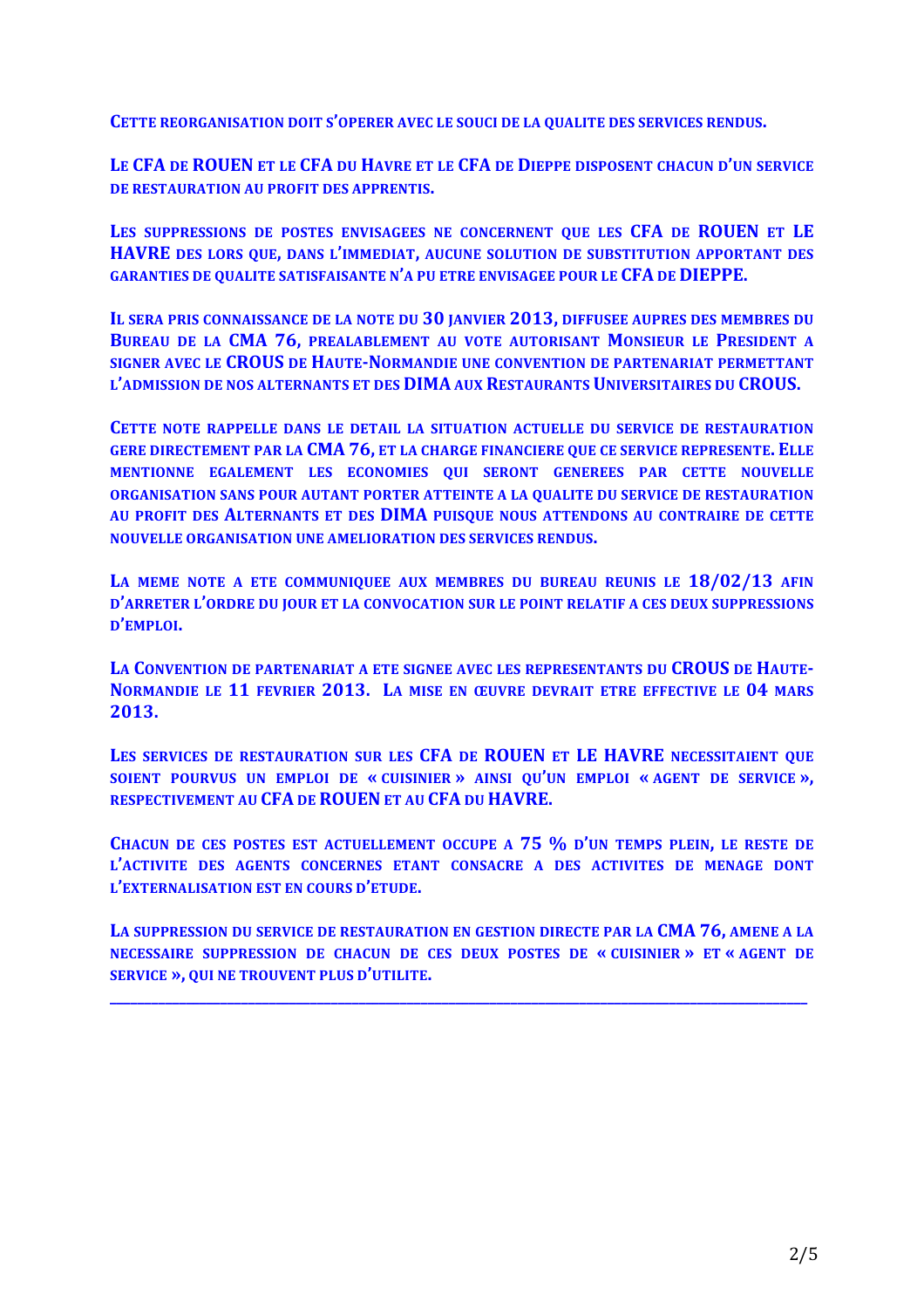**Point n° 2 : Vote de la suppression d'un emploi « cuisinier », en situation contractuelle de CDI non statutaire, affecté au CFA de ROUEN.**

*Résolution 2010-2015/ 2013-9/ AG 51 :* 

**VOTE :**

**LA PROPOSITION DE SUPPRESSION D'UN EMPLOI « CUISINIER », EN SITUATION CONTRACTUELLE DE CDI NON STATUTAIRE, AFFECTE AU CFA DE ROUEN EST ADOPTEE A L'UNANIMITE DES MEMBRES PRESENTS DE L'ASSEMBLEE GENERALE.**

**LA MOTIVATION SUIVANTE, ADOPTEE A L'UNANIMITE DES MEMBRES PRESENTS DE L'ASSEMBLEE GENERALE, POUR SUPPRIMER CET EMPLOI « CUISINIER » EST LA SUIVANTE :**

**« CUISINIER » AU CFA DU ROUEN.**

LE DEFICIT CUMULE DE LA CMA 76 LA CONTRAINT A DEVOIR REVOIR NOTAMMENT L'ORGANISATION **DES SERVICES RENDUS AUX USAGERS, SELON LES PRESCRIPTIONS EGALEMENT SOUHAITEES PAR L'AUTORITE DE TUTELLE.** 

**CETTE REORGANISATION DOIT S'OPERER AVEC LE SOUCI DE LA QUALITE DES SERVICES RENDUS.** 

LE CFA DE ROUEN ET LE CFA DU HAVRE ET LE CFA DE DIEPPE DISPOSENT CHACUN D'UN SERVICE **DE RESTAURATION AU PROFIT DES APPRENTIS.** 

LES SUPPRESSIONS DE POSTES ENVISAGEES NE CONCERNENT OUE LES CFA DE ROUEN ET LE **HAVRE** DES LORS QUE, DANS L'IMMEDIAT, AUCUNE SOLUTION DE SUBSTITUTION APPORTANT DES **GARANTIES DE QUALITE SATISFAISANTE N'A PU ETRE ENVISAGEE POUR LE CFA DE DIEPPE.** 

**IL SERA PRIS CONNAISSANCE DE LA NOTE DU 30 JANVIER 2013, DIFFUSEE AUPRES DES MEMBRES DU BUREAU DE LA CMA 76, PREALABLEMENT AU VOTE AUTORISANT MONSIEUR LE PRESIDENT A SIGNER AVEC LE CROUS DE HAUTE-NORMANDIE UNE CONVENTION DE PARTENARIAT PERMETTANT L'ADMISSION DE NOS ALTERNANTS ET DES DIMA AUX RESTAURANTS I INIVERSITAIRES DU CROIIS.** 

**CETTE NOTE RAPPELLE DANS LE DETAIL LA SITUATION ACTUELLE DU SERVICE DE RESTAURATION GERE DIRECTEMENT PAR LA CMA 76, ET LA CHARGE FINANCIERE QUE CE SERVICE REPRESENTE. ELLE MENTIONNE EGALEMENT LES ECONOMIES OUI SERONT GENEREES PAR CETTE NOUVELLE ORGANISATION SANS POUR AUTANT PORTER ATTEINTE A LA QUALITE DU SERVICE DE RESTAURATION** AU PROFIT DES ALTERNANTS ET DES DIMA PUISQUE NOUS ATTENDONS AU CONTRAIRE DE CETTE **NOUVELLE ORGANISATION UNE AMELIORATION DES SERVICES RENDUS.** 

LA MEME NOTE A ETE COMMUNIQUEE AUX MEMBRES DU BUREAU REUNIS LE  $18/02/13$  AFIN **D'ARRETER L'ORDRE DU JOUR ET LA CONVOCATION SUR LE POINT RELATIF A CES DEUX SUPPRESSIONS D'EMPLOI.**

**LA CONVENTION DE PARTENARIAT A ETE SIGNEE AVEC LES REPRESENTANTS DU CROUS DE HAUTE-NORMANDIE** LE 11 FEVRIER 2013. LA MISE EN ŒUVRE DEVRAIT ETRE EFFECTIVE LE 04 MARS **2013.**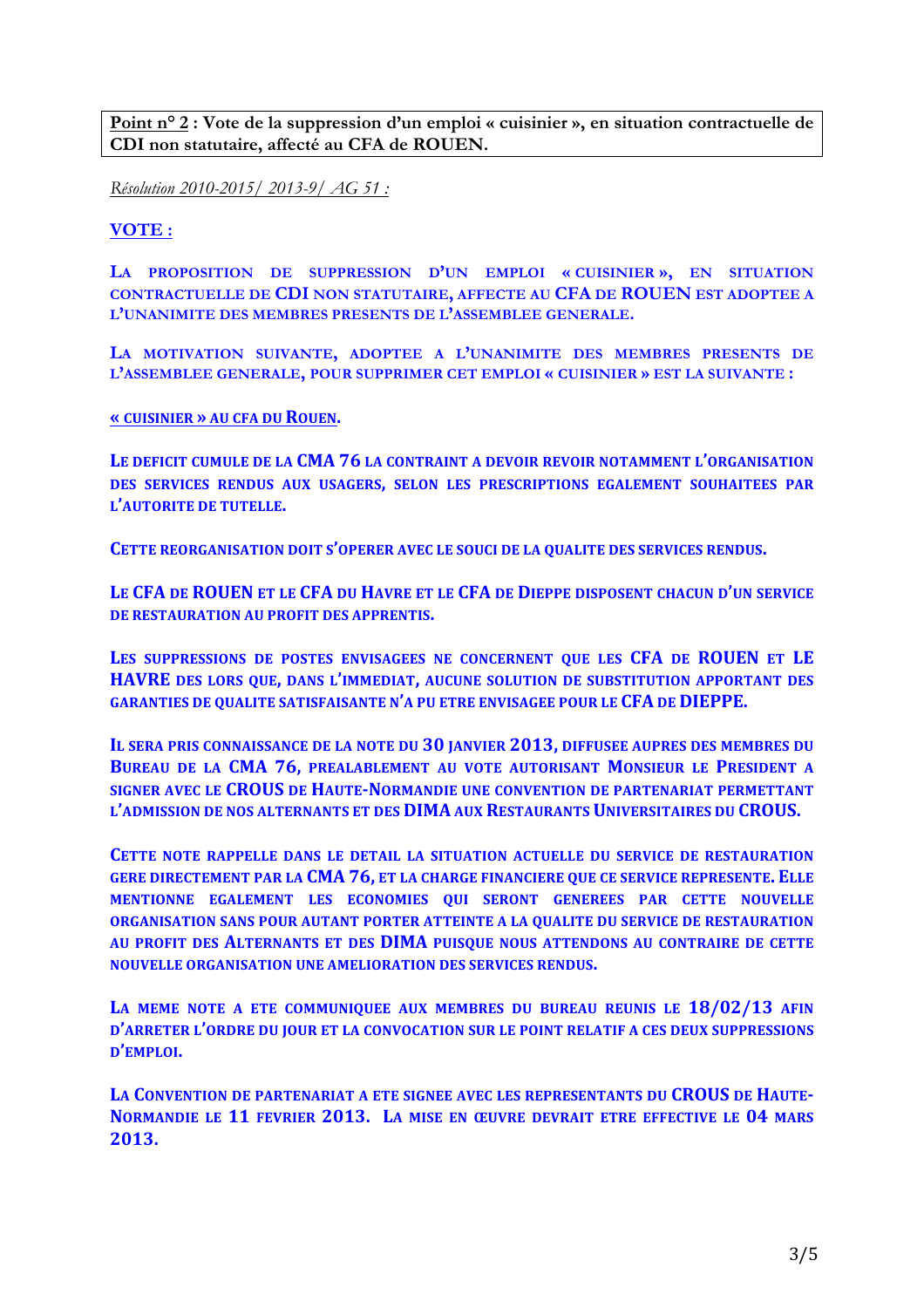LES SERVICES DE RESTAURATION SUR LES CFA DE ROUEN ET LE HAVRE NECESSITAIENT QUE **SOIENT POURVUS UN EMPLOI DE « CUISINIER » AINSI QU'UN EMPLOI « AGENT DE SERVICE », RESPECTIVEMENT AU CFA DE ROUEN ET AU CFA DU HAVRE.** 

**CHACUN DE CES POSTES EST ACTUELLEMENT OCCUPE A 75 % D'UN TEMPS PLEIN, LE RESTE DE L'ACTIVITE DES AGENTS CONCERNES ETANT CONSACRE A DES ACTIVITES DE MENAGE DONT L'EXTERNALISATION EST EN COURS D'ETUDE.** 

LA SUPPRESSION DU SERVICE DE RESTAURATION EN GESTION DIRECTE PAR LA CMA 76, AMENE A LA **NECESSAIRE SUPPRESSION DE CHACUN DE CES DEUX POSTES DE « CUISINIER » ET « AGENT DE SERVICE », QUI NE TROUVENT PLUS D'UTILITE.**

**Point n° 3 : Vote de la grille des emplois rectifiée en conséquence.** 

**Il s'agira également de prendre en compte l'erreur matérielle apparaissant dans la grille des emplois actuelle entre le nombre de responsables d'une unité administrative (2 au lieu de 4) et le nombre de responsables d'une unité pédagogique (4 au lieu de 2). En réalité, il y a eu une interversion entre les deux catégories d'emplois et les deux chiffres afférents.** 

*Résolution 2010-2015/ 2013-9/ AG 52 :* 

## **VOTE :**

**LA PROPOSITION D'ADOPTION DE LA GRILLE DES EMPLOIS EN DATE DU 18/02/2013 EST ADOPTEE A L'UNANIMITE DES MEMBRES PRESENTS DE L'ASSEMBLEE GENERALE.**

**LA PROPOSITION DE MODIFICATION DE LA GRILLE DES EMPLOIS EN DATE DU 18/02/2013 CONCERNANT L'ERREUR MATERIELLE ENTRE LE NOMBRE DE RESPONSABLES D'UNE UNITE ADMINISTRATIVE (2 AU LIEU DE 4) ET LE NOMBRE DE RESPONSABLES D'UNE UNITE PEDAGOGIQUE (4 AU LIEU DE 2) EST ADOPTEE A L'UNANIMITE DES MEMBRES PRESENTS DE L'ASSEMBLEE GENERALE.**

**Point n° 4 : Vote de la modification du règlement intérieur pris en son article 1, al. 4.**

*Résolution 2010-2015/ 2013-9/ AG 53 :* 

## **VOTE :**

**LA PROPOSITION DE MODIFICATION DU REGLEMENT INTERIEUR PRIS EN SON ARTICLE 1, AL. 4. EST ADOPTEE A LA MAJORITE DES MEMBRES PRESENTS DE L'ASSEMBLEE GENERALE.**

**LE VOTE SE DECLINE COMME SUIT : POUR : 18 CONTRE : 5 BLANC : 0**